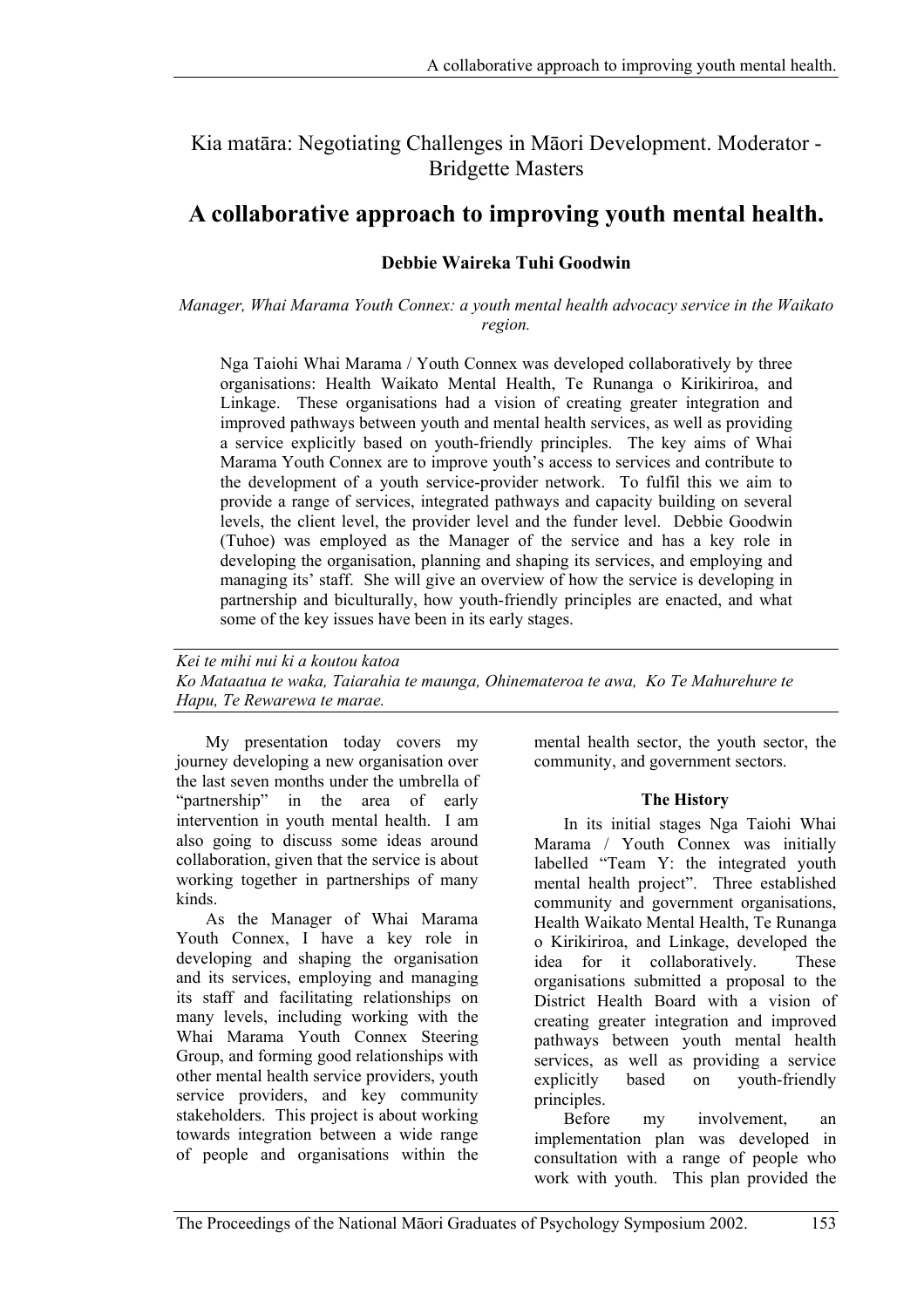value base, vision, mission, and targeted services that were to be provided over a phased implementation process. One of the points about collaboration is that, contrary to the belief that collaboration will be quicker, practical experience shows that it initially takes longer. The planning phases of this service took approximately nine months; the implementation phase took almost a year from the employment of the Manager to a point of service delivery and service consolidation.

#### **The Development Process**

Following are some key processes and structures that were developed to give validation to the desired principles of being youth friendly, and involving youth participation, integration, and partnership.

## *Shared Governance role with youth*

One of the first developments to take place was youth inclusion on the governance structure. This provided oversight for the employees of the service and accountability for the funders.

A steering group was set up and included key representatives from the three partnering organisations and three youth representatives from the community. The desired ideal was a 50 / 50 split between youth and adults, and a 50 / 50 split for Māori and non-Māori.

## *Youth represented as workers / employees*

Secondly, there was the recruitment of youth as employees of the service. Given that the agreed definition of youth was  $12 -$ 25, five young people under 23 were employed in the service, out of nine employees.

## *Youth represented at the service level*

A youth participation / consultation group was developed over the first few months with the aim of training and providing young people with skills: enabling them to have input into the projects and service delivery of the organisation. Again, a key point in this process was the lengthy time it took to develop a core group of participants who had a commitment to the kaupapa. Providing incentives and transport assistance has enabled this group to be

maintained and grow. A problem encountered in this process was the difficulty in getting a wide range of young people to feel comfortable in a group of people who are quite different from themselves. An alternative strategy is being developed, where groups of similar young people (generally grouped on the grounds of ethnicity) are supported both as separate entities and as a collective.

## *Development of youth friendly models*

Another key area of development for the service has been facilitating the formation of our service delivery models to align with the values and principles of youth-friendliness. The staff have been able to shape models which they consider to be "youth-friendly" ways of working. Such principles include youth accessibility, appropriateness of the service for youth, affordability, and dealing with confidentiality issues. Therefore, delivery is free, transport is provided, and choice about environment is given. An 0800 freephone number is provided, service information is printed in a youth-friendly format, and assessment processes are delivered in a way that is both holistic and youth-friendly.

Developments of service delivery have included the implementation of a simple assessment called the CHEADS assessment, and the use of strengths-based collection of background information. CHEADS, is a developmental framework, and is an acronym for Culture, Home, Education, Activities, Drugs and Alcohol, Sex, Suicide. It takes into account a holistic and developmental view of the young person which looks at both risk and protective factors.

Our model of service delivery places emphasis on the context as well as the content, because the context and environment of the "interview" or "assessment" is extremely important to young people. There was much discussion among the staff about providing the right environments, ways to develop rapport, the use of Māori processes such as when and how to include mihi, and a lead worker role to maintain continuity for the young person.

A key barrier has been the physical locality and clinical-feel of the offices. To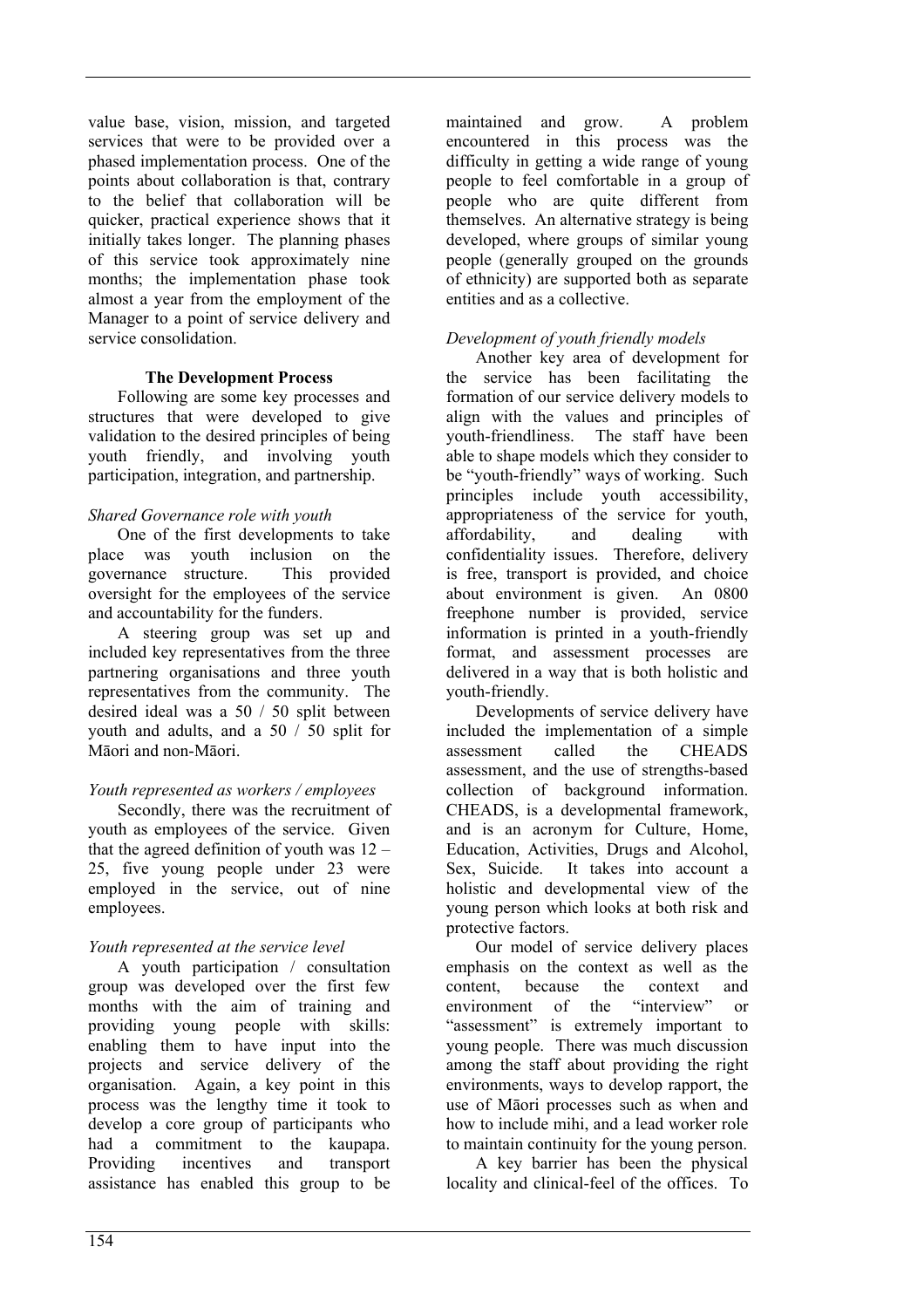address this, a youth space has been established and plans to move closer to the central city are in the pipeline.

## *Paradigms in development processes*

It is often difficult to change people's existing paradigms. Mathews (verbal presentation, Beyond the Rhetoric in Early Intervention Conference, Adelaide, March 2003) has developed what he terms a transformational paradigm, which is a tool for changing processes and ultimately gaining effective outcomes from "programmes" through transforming people's way of viewing the world and its various "problems," and through reflexive practise.

The staff's paradigms about young people, and how to work with them, were essential to the development of services that would ultimately provide both structures and processes in working with youth that were positive, strengths-based, and relevant to young people. It was helpful that most of the staff were free from preconceived ways of working within existing mainstream mental health frameworks. Much of the training and capacity building work with other organisations is about changing paradigms and frameworks people have about working with young people.

## *Development of a Bicultural Service*

The service has had key inputs from Māori, the Manager being Māori and five of the eight other staff are also Māori. Given that Māori live biculturally, and span both Western-European and Māori worlds, a model of a bicultural service is being developed. However, we are not solely a by-Māori for-Māori service, as we are aiming to deliver appropriate services to Māori and non-Māori, and we are able to use our staff to provide both a Māori kaupapa and a general kaupapa for youth and whānau.

#### *Organisational Contributions – some positive outcomes of collaboration and partnership.*

One of the interesting elements of the project has been the experience of partnership between three health organisations. The structures and supports

each have brought to bear on the project, and the contributions each have made, have greatly aided its successful implementation.

Te Runanga o Kirikiriroa: At present, the project operates from Te Runanga o Kirikiriroa's offices in Higgins Rd., Hamilton. Te Runanga is an urban iwi authority for matā waka and Pacific peoples. Its aim is to support the development of Māori and Pacific people within Hamilton city. It is also a health provider and has a range of health contracts.

Te Runanga o Kirikiriroa supports the project by providing an environment and organisational culture which is kaupapa Māori, supporting with powhiri, mihi, karakia, kaumātua, mentorship, and help during crisis support. It also provides financial support services, human resource infrastructure, reception services, policy and service development support, and other practical support to staff.

Linkage: Linkage has a base in the centre of Hamilton. They provide referral and brokerage services to all people who access them. Linkage contributes a model in referral and brokerage that Whai Marama Youth Connex has adapted. It has provided the project with mentors, experience in service provision, and data capture systems (for example, referral, and other client forms, which have been adapted to Whai Marama's services delivery model). It also provided the key vision for the website and database developments, with the aim of improving information about services through the medium of the internet.

Health Waikato Mental Health: This is part of the District Health Board services, which provide core mental health services to the Waikato population, including hospital-based services; community adult mental health; drug and alcohol; maternal mental health; and child, adolescent and older person's services. Contributions from this organisation include a range of support services including financial management and human resource infrastructure, managerial training, supervision, and in particular, networks with other mental health services within Health Waikato.

Although the present rhetoric around "collaboration", "partnerships", and "working together", is prolific, there is